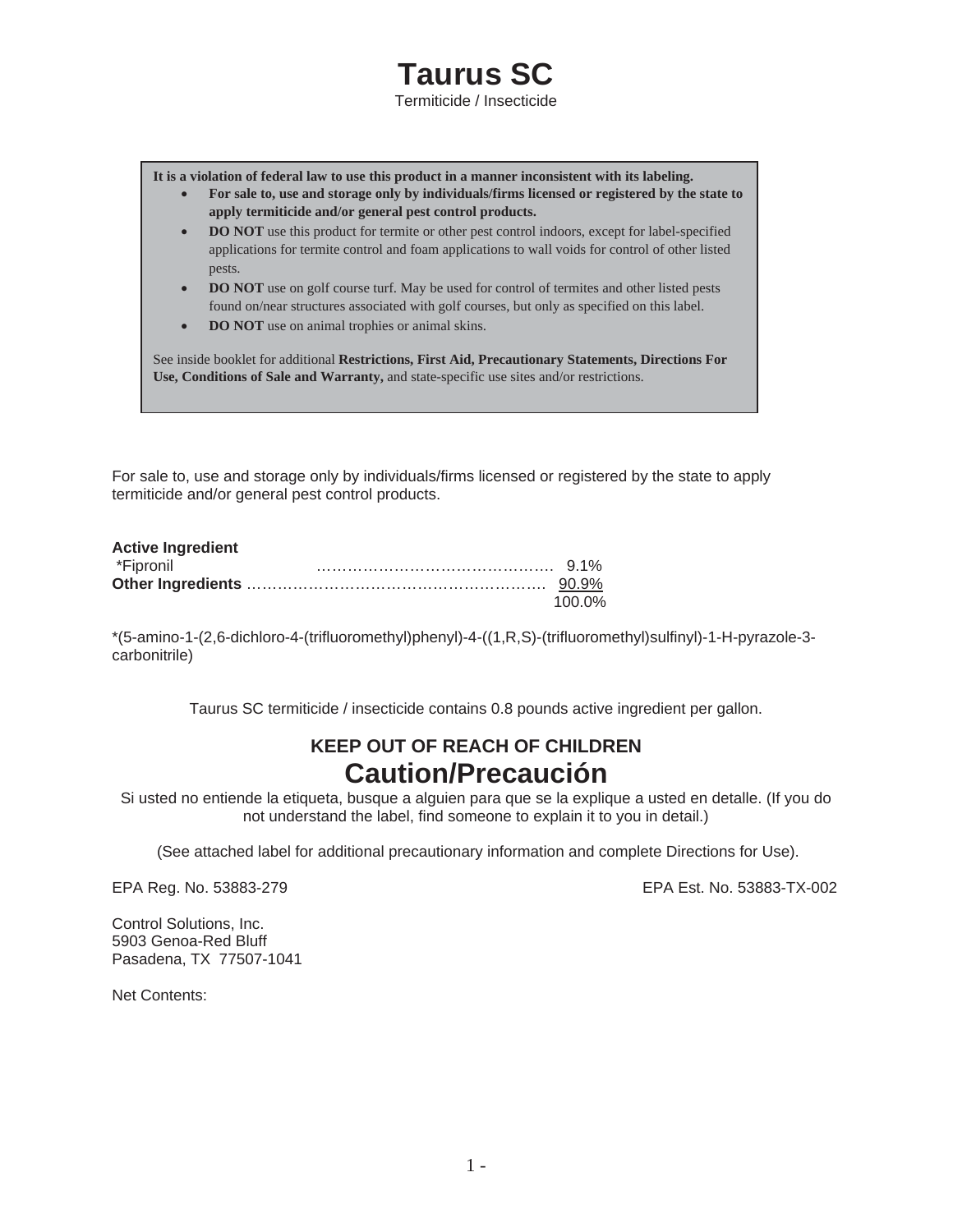| <b>FIRST AID</b>                                                                                          |                                                                                        |
|-----------------------------------------------------------------------------------------------------------|----------------------------------------------------------------------------------------|
| Have the product container or label with you when calling a poison control center or doctor, or going for |                                                                                        |
| treatment.<br>If swallowed:                                                                               | Call a Poison Control Center or doctor immediately for treatment advice.<br>$\bullet$  |
|                                                                                                           | Have person sip a glass of water if able to swallow.                                   |
|                                                                                                           | Do not induce vomiting unless told to do so by a poison control center or<br>$\bullet$ |
|                                                                                                           | doctor.                                                                                |
|                                                                                                           | Do not give anything by mouth to an unconscious person.                                |
| If on skin or                                                                                             | Take off contaminated clothing.<br>$\bullet$                                           |
| clothing:                                                                                                 | Rinse skin immediately with plenty of water for 15-20 minutes.                         |
|                                                                                                           | Call a poison control center or doctor for treatment advice.                           |
| If inhaled:                                                                                               | Move person to fresh air.                                                              |
|                                                                                                           | If person is not breathing, call 911 or an ambulance, then give artificial             |
|                                                                                                           | respiration, preferably by mouth-to-mouth, if possible.                                |
|                                                                                                           | Call a poison control center or doctor for treatment advice.<br>$\bullet$              |
| If in eyes:                                                                                               | Hold eye open and rinse slowly and gently with water for 15-20 minutes.<br>$\bullet$   |
|                                                                                                           | Remove contact lenses, if present, after the first 5 minutes, then continue            |
|                                                                                                           | rinsing eye.                                                                           |
|                                                                                                           | Call a poison control center or doctor for treatment advice.                           |
| Note to Physician: There is no specific antidote. All treatment should be based on observed signs and     |                                                                                        |
| symptoms of distress in the patient. Overexposure to materials other than this product may have           |                                                                                        |
| occurred. In severe cases of overexposure by oral ingestion, lethargy, muscle tremors, and in extreme     |                                                                                        |
| cases, possibly convulsions may occur.                                                                    |                                                                                        |
| Have the product container or label with you when calling a poison control center or doctor, or           |                                                                                        |
| going for treatment. You may also contact SafetyCall® (866) 897-8050 for emergency medical                |                                                                                        |
| treatment information                                                                                     |                                                                                        |

#### **PRECAUTIONARY STATEMENTS Hazards to Humans and Domestic Animals Caution**

Harmful if swallowed, absorbed through skin or inhaled. Do not get in eyes, on skin or on clothing. Do not breathe spray mist. Wash thoroughly with soap and water after handling and before eating, drinking, chewing gum, or using tobacco. Remove and wash contaminated clothing before reuse.

# **Personal Protective Equipment (PPE):**

All pesticide handlers (mixers, loaders, and applicators) must wear long-sleeved shirt and long pants, socks, shoes, and chemical-resistant gloves. All pesticide handlers must wear a dust/mist filtering respirator (MSHA/NIOSH approval number prefix TC-21C), or a NIOSH approved respirator with any N, R, P or HE filter, when working in a non-ventilated space, including but not limited to crawl-spaces and basements. All pesticide handlers must wear protective eyewear (goggles, a faceshield, or safety glasses with front, brow, and temple protection) when working in a non-ventilated space, including but not limited to crawl-spaces and basements or when applying termiticide by rodding or sub-slab injection.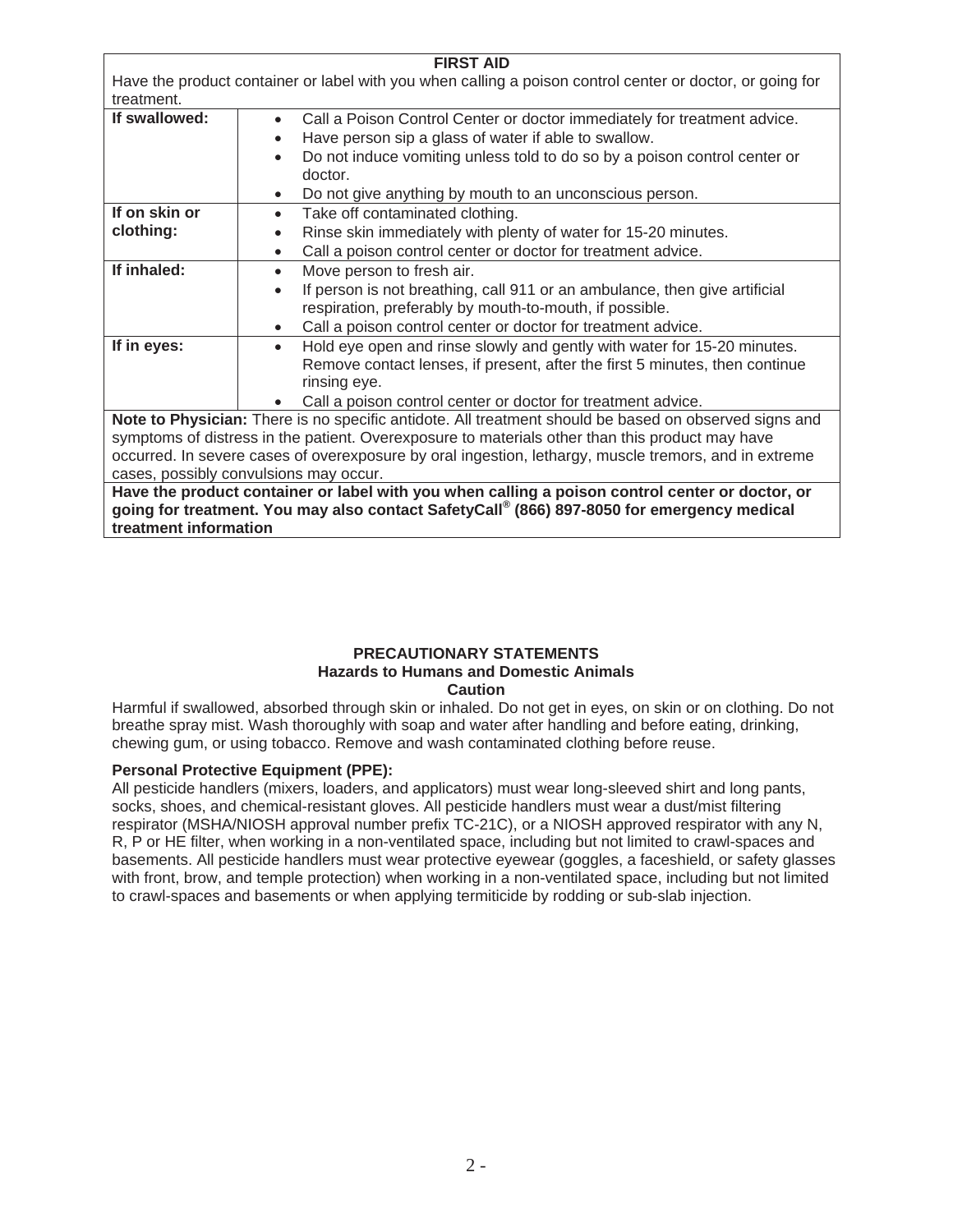#### **User Safety Recommendations**

Users should wash hands thoroughly with soap and water before eating, drinking, chewing gum, using tobacco or using the toilet.

Remove contaminated clothing. Then wash body thoroughly with soap and water and put on clean clothing. Wash clothing with detergent and hot water before reusing.

Remove PPE immediately after handling this product. Wash outside of gloves before removing. Wash PPE before reusing.

# **ENVIRONMENTAL HAZARDS**

This pesticide is toxic to birds, fish, and aquatic invertebrates. Do not apply directly to water, or to areas where surface water is present or to intertidal areas below the mean high water mark. Runoff from treated areas may be hazardous to aquatic organisms in neighboring areas. Care must be taken to avoid runoff. Do not contaminate water by cleaning equipment or disposal of wastes. Do not contaminate water when disposing of equipment washwaters.

#### **DIRECTIONS FOR USE**

It is violation of federal law to use this product in a manner inconsistent with its labeling. Read entire label before using this product.

For sale to, use and storage only by individuals/firms licensed or registered by state to apply termiticide and/or general pest control products. States may have more restrictive requirements regarding qualifications of persons using this product. Consult the structural pest control regulatory agency of your state prior to use of this product.

## **DIRECTIONS FOR USE TO CONTROL TERMITES**

#### **USE RESTRICTIONS:**

When treating adjacent to an existing structure, the applicator must check the area to be treated, and immediate adjacent areas of the structure, for visible and accessible cracks and holes to prevent any leaks or significant exposures to persons occupying the structure. People present or residing in the structure during application must be advised to remove their pets and themselves from the structure if they see any signs of leakage. After application, the applicator is required to check for leaks. All leaks resulting in the deposition of termiticide in locations other than those prescribed on this label must be cleaned up prior to leaving the application site. Do not allow people or pets to contact contaminated areas or to reoccupy contaminated areas of the structure until the clean up is completed.

- Prior to drilling and treating through concrete structures, such as patios, porches, sidewalks and foundation slabs applicator should first determine that there are no habitable areas below that could be unintentionally contaminated by the treatment.
- Only protected applicators wearing personal protective equipment as required by this product label may be in the area during application.
- $\bullet$  All holes in commonly occupied areas into which this termiticide *l* insecticide product has been applied must be plugged. Plugs must be of a non-cellulose material or covered by an impervious, non-cellulose material.
- Do not apply finished dilution of this product until all heating/air conditioning ducts, air vents, plumbing pipes, sewer lines, floor drains, heating pipes and electrical lines/conduits are known and identified. Do not puncture or contaminate any of these.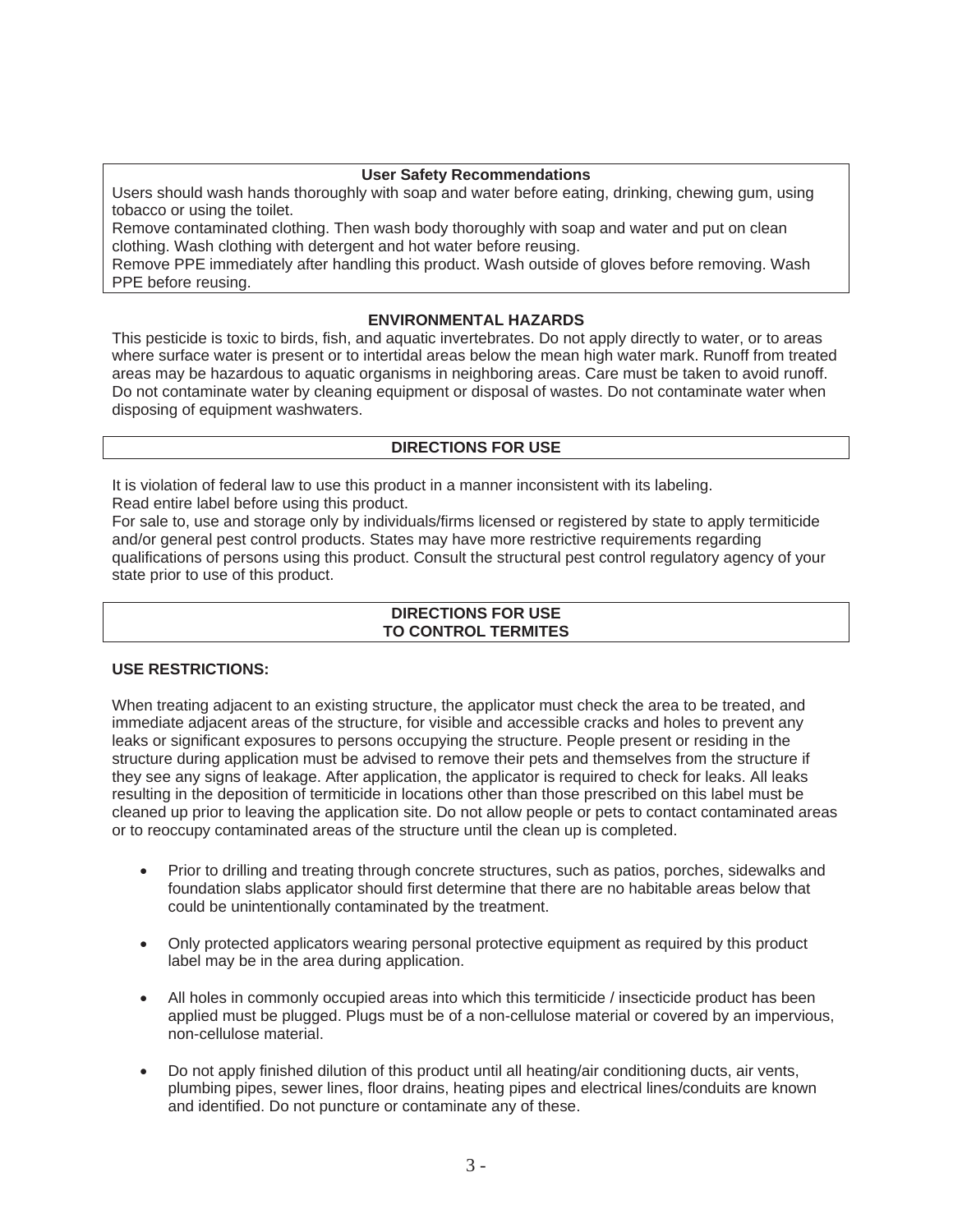- Do not treat within a distance of one foot out from the drip line of edible plants.
- Do not contaminate public and private water supplies.
- Do not make treatments while precipitation is occurring.
- Do not treat soil that is water-saturated or frozen.
- Use anti-backflow or air gap equipment with filling hoses.

# **General Information**

When used in accordance with the directions in this label, this product provides effective prevention and/or control of subterranean termites. This product must be applied in manner which provides a continuous treated zone to effectively prevent termites from infesting wood.

This product may only be applied by licensed technicians familiar with trenching, rodding, short rodding, sub-slab injection, low-pressure banded surface applications and foam delivery techniques. This product is a highly effective termiticide against a variety of subterranean termites including species of *Reticulitermes*, *Zootermopsis*, *Heterotermes*, and *Coptotermes*.

Taurus SC is formulated as a water-based suspension concentrate liquid containing 9.1% active ingredient.

# **Mixing Instructions**

To mix Taurus SC termiticide / insecticide:

- 1. Fill the tank 1/4 to 1/3 full with water. The filling hose must be equipped with an anti-backflow device or water flow must include an air gap to protect against back siphoning.
- 2. Start the pump to begin by-pass agitation and place the end of the treating tool in the tank to allow circulation through the hose.
- 3. Add the appropriate amount of Taurus SC required to prepare the desired dilution.
- 4. Add the remaining water.
- 5. Continue to run the pump allowing recirculation through the hose back into the tank until the Taurus SC is completely dispersed.
	- To mix a 0.06% dilution, add 0.8 fluid ounces of Taurus SC per gallon of finished dilution.
	- x To mix a 0.09% dilution, add 1.2 fluid ounces of Taurus SC per gallon of finished dilution.
	- To mix a 0.125% dilution, add 1.6 fluid ounces of Taurus SC per gallon of finished dilution.

# **Application Rates for Termiticide Use**

For most applications, use the 0.06% dilution and apply at a rate of 4 gallons of dilution per 10 linear feet per foot of depth. For example, for treatment of 10 linear feet with a four-foot depth, use 4 x 4 (16) gallons per 10 linear feet. Do not apply at a concentration less than 0.06%.

Where severe termite infestations occur, where problem soils occur or where difficult or problem

construction types are encountered, it may be advisable to use either 0.09% or 0.125% concentration**.** Apply the higher concentration at a rate of 4 gallons of solution per 10 linear feet per foot of depth. For example, for treatment of 10 linear feet with a four-foot depth, use 16 (4 x 4) gallons per 10 linear feet.

In dense soil that will not accept a volume of 4 gallons per linear foot per foot of depth, use the 0.125% dilution, and apply at a rate of 2 gallons per 10 linear feet per foot of depth. For example, for treatment of 10 linear feet with a four-foot depth, use 8 (2 x 4) gallons per 10 linear feet. When using the lower volume of application, be careful to maintain a continuous treated zone. If application requires drilling, drill holes less than 12" apart to maintain a continuous treated zone.

# **PRE-CONSTRUCTION TREATMENT**

In advance of treatment, applicators must notify the general contractor, construction superintendent, or other responsible personnel of the intended Taurus SC application and the intended sites of application. Applicators must instruct the person responsible to notify construction workers and other individuals on site to vacate the treatment area and not to return until Taurus SC has been absorbed into the soil. Do not apply at a dosage and/or concentration lower than 0.06% for applications up to and including installation of the final grade.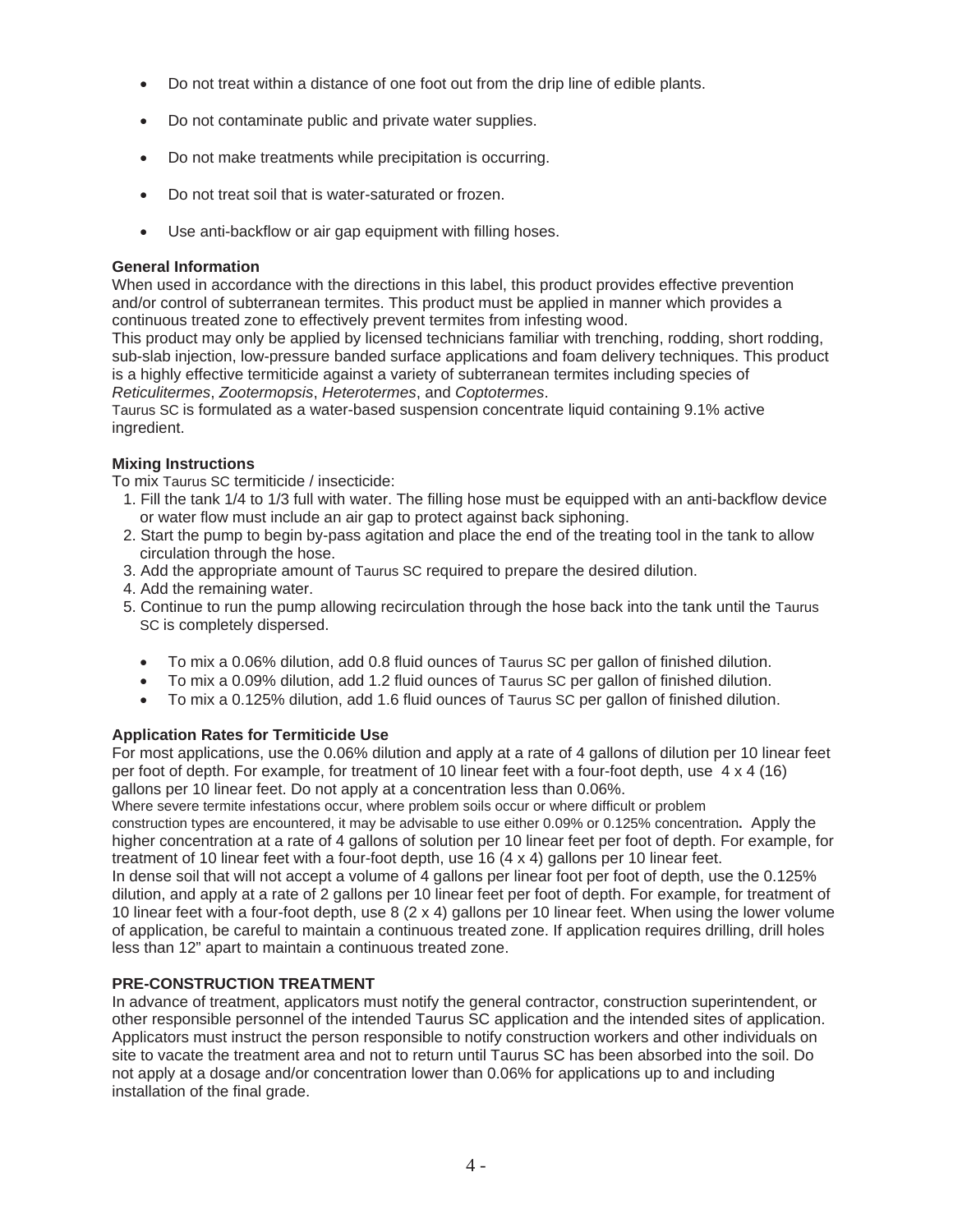#### **General Information**

Pre-construction treatments include any treatment made during all phases of construction up to and including installation of the final grade. Establishing a thorough and complete horizontal and vertical treated zone will provide effective pre-construction termite control.

When foundations are deeper than 4 feet, it is preferable to apply Taurus SC as the backfill is being replaced. If the backfill is already in place, the applicator must trench and rod into the trench or trench along the foundation walls, around pillars and other foundation elements, at the rate prescribed from grade to a minimum depth of 4 feet. When trenching in sloping or tiered soil, the trench must be stepped to ensure adequate distribution and to prevent Taurus SC from running out of the trench. When the top of the footing is exposed, the soil adjacent to the footing must be treated to a depth not to exceed the bottom of the footing. Never treat any structure below the footing.

#### **Concrete Slab (Including Monolithic, Floating and Supported Concrete Slabs) on Ground or in Basements and Crawl Spaces**

**Horizontal treated zones:** Apply an overall treatment of Taurus SC to the entire surface to be covered by the concrete slab. This includes living area, as well as carports, porches, basement floors, and any extended entrances. Apply this treatment at the rate of 1 to 1.5 gallons of finished dilution per 10 square feet using a coarse spray nozzle and low-pressure spray (less than 25 p.s.i.). Spray the dilution evenly and uniformly over the entire area to be treated. If the slab is not to be poured the same day as treatment, cover the treated soil with a waterproof barrier such as polyethylene sheeting.

**Vertical treated zones:** Apply Taurus SC at a rate of 1 gallon of finished dilution per square foot around anything penetrating the slab such as utility service and plumbing lines. Apply Taurus SC at a rate of 4 gallons of finished dilution per 10 linear feet per foot of depth along the inside and outside perimeter of foundation walls. The applicator must trench and rod into the trench or trench along the foundation walls and around pillars and other foundation elements. If the footing is more than 4 feet below grade, make this treatment to a minimum of 4 feet below grade. A trench need not be any wider than 6 inches. Treat the soil which will be replaced into the trench using a low-pressure spray (not more than 25 p.s.i. at the nozzle). When rodding from grade or from the bottom of a shallow trench, space the rod holes no more than 12 inches apart in a manner which will create a continuous treated zone.

It is highly recommended that a complete horizontal treated zone be created prior to the slab pour. However, if the slab was poured before a horizontal treatment could be made, refer to the "Post-Construction" section of this label for alternate application instructions.

#### **Hollow Block Foundations or Voids**

Create a continuous treatment zone by treating hollow block foundations or voids in masonry resting atop the footing. If voids in the masonry elements are not openly accessible, drill and treat into these voids by applying 2 gallons of finished dilution per 10 linear feet of footing using a nozzle pressure of 25 p.s.i. or lower. When using this treatment, drill the access holes as close to the footing as is practical. Drilling below the sill plate is acceptable. Applicators must examine the treated areas of voids in block or rubble foundation walls closely for possible runoff as a precaution against application leakage. Mechanical alteration to some areas may be required before a treatment can be made. Other areas may not be treatable.

All leaks resulting during the application of Taurus SC in locations other than those prescribed on this label must be cleaned up before leaving the application site. Do not allow people or pets to come in contact with contaminated areas or allow them to reoccupy the treatment site until the clean up is completed.

#### **Not for use in voids insulated with rigid foam.**

#### **Use with Other Products**

When a borate-based termite control product has been chosen as the primary pre-construction treatment for subterranean termites and is applied in accordance with the directions for use on the borate product's label, Taurus SC may be used as an exterior perimeter pre-construction treatment. For an exterior perimeter pre-construction treatment, Taurus SC must be applied in such a way as to create a continuous treated zone along the exterior foundation of the structure. A complete and thorough horizontal preconstruction treatment with Taurus SC under the concrete slab is optional.

Taurus SC may also be applied to critical areas of the interior of the structure including around plumbing or utility services penetrating floors, bath and / or shower traps, or along concrete expansion joints, and other areas of known or suspected termite activity.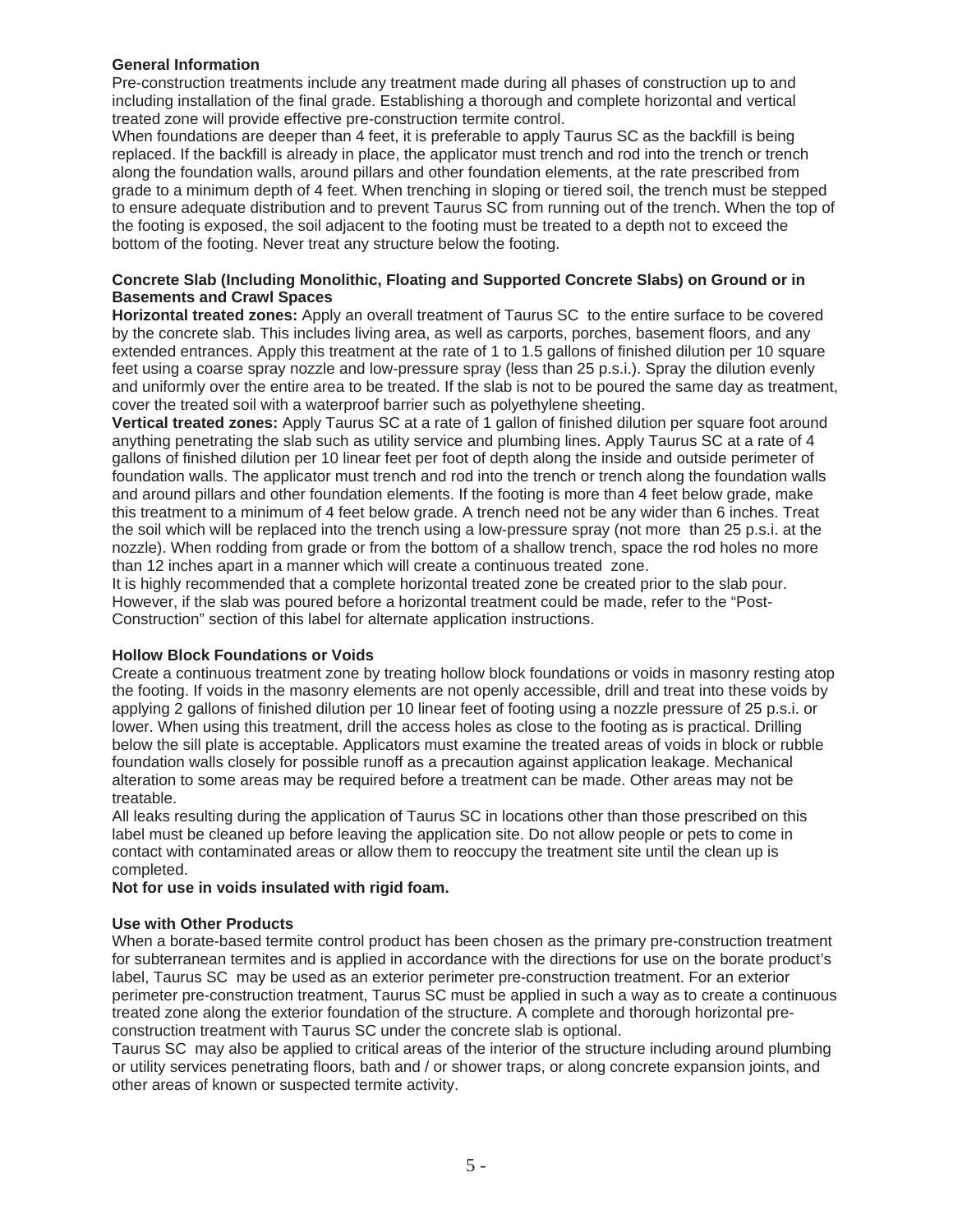Refer to the "POST-CONSTRUCTION EXTERIOR PERIMETER / LOCALIZED INTERIOR (EP / LI) STRUCTURAL TERMITE TREATMENT" section of this label for instructions on applications to the exterior perimeter of a structure and to critical areas in the interior of the structure.

# **POST-CONSTRUCTION CONVENTIONAL STRUCTURAL TERMITE TREATMENT**

#### **General Information**

For applications of Taurus SC made after the final grade is installed to protect the structure from termite infestation and/or to control existing termite populations, the applicator must trench and rod into the trench or trench along the foundation walls, around pillars and other foundation elements, at the rate prescribed from grade to the top of the footing. When the footing is more than 4 feet below grade, treat to a minimum depth of four feet. The depth of treatment will vary depending on soil type, degree of compaction and location of termite activity. When the top of the footing is exposed, the soil adjacent to the footing must be treated to a depth not to exceed the bottom of the footing. Never treat any structure below the footing.

To establish a complete exterior perimeter treatment zone along the foundation wall, drill any exterior concrete structures adjoining the foundation, such as patios, porches and sidewalks, and treat by subslab injection of Taurus SC finished dilution.

Before treatment, locate and identify all heating or air conditioning vents and ducts, water and sewer plumbing lines, electrical lines and conduits, and avoid contamination or damage to these structural elements.

#### **Concrete Slab Over Soil (Including Monolithic, Floating and Supported Slabs)**

**Exterior perimeter:** Apply by trenching and rodding into the trench or by trenching along the foundation walls at the rate of 4 gallons of finished dilution per 10 linear feet per foot of depth, or, if the footing is more than 4 feet below grade treat to a minimum depth of 4 feet. Trenches need not be wider than 6 inches and must be a minimum of 6 inches deep or to the bottom of the footing. Never treat a structure below the footing. Space the rod holes no more than 12 inches apart in a manner which will create a continuous treated zone. Mix the finished dilution into the soil before replacing it into the trench.

**Sub-slab injection:** Sub-slab injection treatments can be made from inside the structure, or in cases where this is not possible, from the outside of the structure by drilling through the foundation as directed below. Before treatment, locate and identify all heating or air conditioning vents and ducts, water and sewer plumbing lines, electrical lines and conduits, and avoid contamination or damage to these structural elements.

**Vertical drilling / injection:** Make treatments under the slab by drilling vertically through the slab along the interior perimeter of the foundation including the garage. Drill holes along all concrete expansion joints, cracks, plumbing and utility services penetrating the slab. Drill holes along interior partition walls when there is clear evidence of termite activity or damage. Space all drill-holes no more than 12 inches apart in a manner which will create a continuous treated zone. Inject the finished dilution of Taurus SC into the drill-holes at a rate of 4 gallons per 10 linear feet per foot of depth. When making applications, use a lateral dispersal nozzle to achieve the best results. After treatment, all holes in commonly occupied areas must be plugged with a non-cellulose material or covered with an impervious, non-cellulose material.

**Horizontal drilling / rodding / sub-slab injection from the exterior of the foundation:** Use this technique to treat underneath the slab only when floors or interior design do not allow for treatment by vertical drilling. Care must be taken not to rod into heating or air conditioning vents and ducts, water and sewer plumbing lines, electrical lines and conduits. Use horizontal short rodding practices to create a continuous treated zone into the soil proximal to the inside of the foundation wall. Angle drill-holes through the outside of the foundation to ensure deposition of Taurus SC below any existing heating ducts, water and sewer lines, or electrical conduits. Use horizontal long rodding practices only when the areas to be treated underneath the slab are not accessible by vertical rodding or horizontal short rodding. Do not use long rods exceeding 20 feet. For all horizontal rodding applications space drill-holes no more than 12 inches apart in a manner which will create a continuous treated zone. Inject the finished dilution of Taurus SC into the drill-holes a rate of 4 gallons per 10 linear feet per foot of depth. All holes must be plugged with a non-cellulose material or covered by and impervious, non-cellulose material. **Bath traps:** Treat exposed soil or soil covered with tar or similar sealants beneath or around plumbing and/or drain pipe entry areas with a minimum of 1 gallon but not more than 4 gallons of finished dilution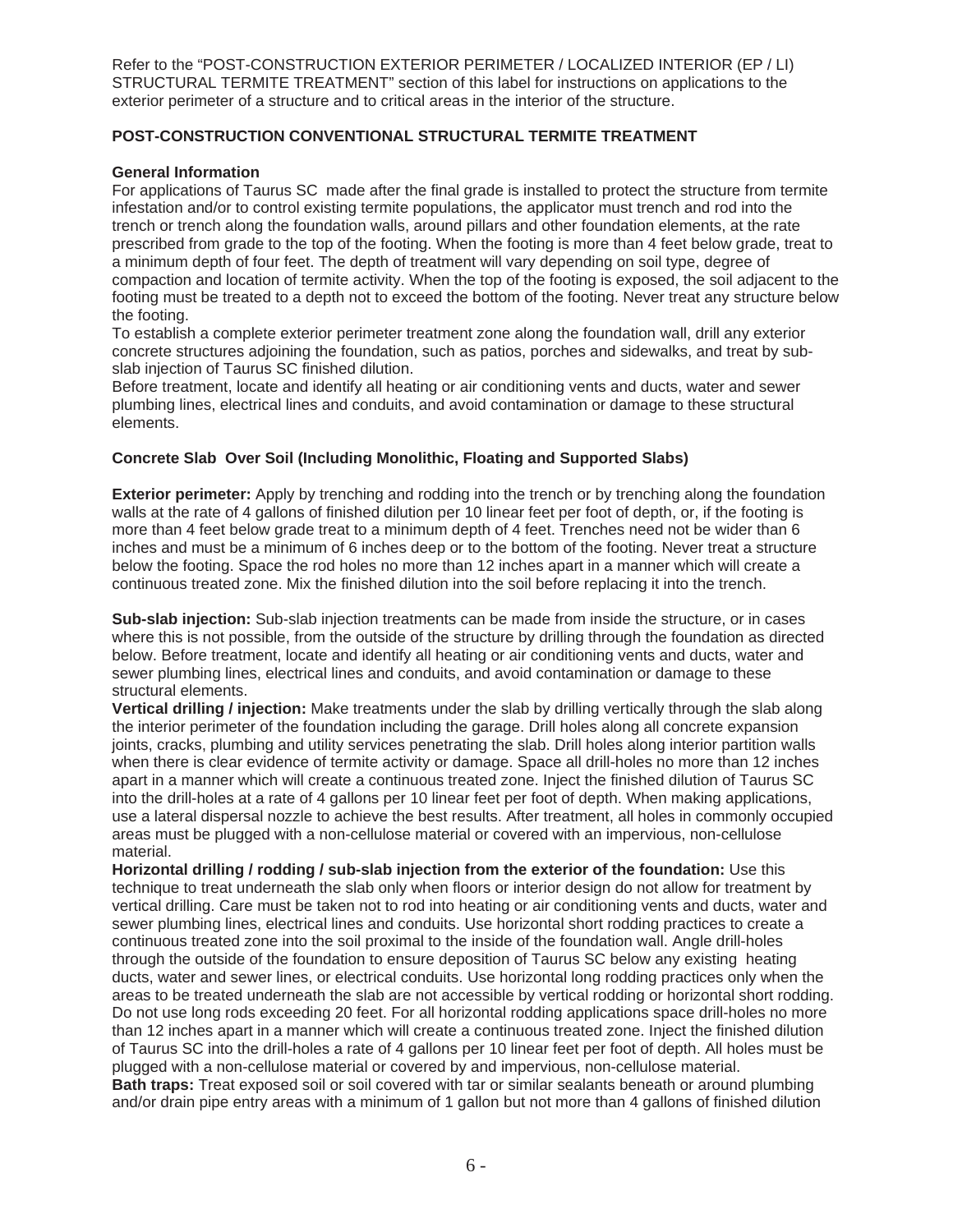per square foot. It may be necessary to remove tar or sealant to ensure adequate soil penetration. Install an access door or inspection portal if one is not already present. After inspection and removal of all wood or cellulose debris, treat the soil by rodding or drenching with the finished dilution of Taurus SC. **Shower drains:** To treat the soil beneath and adjacent to shower pan drains, drill through the slab adjacent to the shower pan and apply the finished dilution of Taurus SC by sub-slab injection. Foam can be used to maximize dispersion. Drill multiple access points adjacent to the drain, and use a directional dispersion tip to enhance the treatment of the soil beneath the drain. Treat with a minimum of 1 gallon but not more than 4 gallons of finished dilution per shower drain. Horizontal rodding can be used to access and treat soil associated with the shower drain.

# **Structures with French Drains and Sump Pumps**

In sites where French drains exist at the footer along the foundation perimeter, common in hollow block foundation structures, the soil must be dry before applications can be made. Do not treat soil that is saturated or frozen. Do not make treatments while precipitation is occurring. To prevent seepage of finished dilution or damage to drains or tiles, do not rod through the slab any closer than 24 inches from French drains. Do not apply Taurus SC within 5 feet from the sump pump pit and pump. Do not drill through hollow block foundations that border French drains to prevent drainage or seepage from the block into the drains.

Identify and locate French drains, then apply Taurus SC in the following manner:

- 1) Unplug the sump pump. Inspect the sump pit for water. If no water is present, keep the sump pump unplugged while making the treatment.
- 2) If water is in the pump pit, unplug the sump pump and remove four cups of water from the pit. Mark the water level. Wait 10 minutes then check the water level in the pit. If the water level has risen, there is too much seepage to make a treatment. If the water level has not risen, a treatment can be made as long as the sump pump remains unplugged.

During application, check the sump pump pit every few minutes for the presence of termiticide dilution. If dilution is detected, stop the treatment immediately and remove all dilution from the pump pit before plugging the pump back in. Dispose of the dilution from the sump pump pit as directed by this label in the "Storage and Disposal" section.

# **Basement Structures**

**Exterior perimeter:** Apply by trenching and rodding into the trench or by trenching along the foundation walls at the rate of 4 gallons of finished dilution of Taurus SC per 10 linear feet per foot of depth, or, if the footing is more than 4 feet below grade treat to a minimum depth of 4 feet. Trenches need not be wider than 6 inches and must be a minimum of 6 inches deep or to the bottom of the footing. When trenching in sloping or tiered soil, the trench must be stepped to ensure adequate distribution and to prevent Taurus SC from running out of the trench. Never treat a structure below the footing. Space the rod holes no more than 12 inches apart in a manner which will create a continuous treated zone. Mix the finished dilution into the soil before replacing it into the trench.

**Inside perimeter:** To treat under the basement floor slab, drill vertically through the slab along the interior perimeter of the foundation. Drill holes along all concrete expansion joints, cracks, and any plumbing or utility services penetrating the slab. Drill holes along both sides of partition foundation walls, and around piers. Where there is clear evidence of termite activity in a non-foundation interior partition wall, drill holes through the slab adjacent to the wall along one side. Space all drill-holes no more than 12 inches apart in a manner which will create a continuous treated zone. Inject the finished dilution of Taurus SC into the drill-holes at the rate of 4 gallons per 10 linear feet per foot of depth. When making applications, use a lateral dispersal nozzle to achieve the best results. After treatment, all holes in commonly occupied areas must be plugged with a non-cellulose material or covered with an impervious, non-cellulose material.

# **Accessible Crawl Space Construction**

Before treatment turn off any air circulation equipment that moves air from the area to be treated to any untreated interior space of the structure. Do not turn the air circulation system back on until the application of Taurus SC is completed and has been absorbed into the soil.

Treat crawl spaces by applying a vertical Taurus SC termiticide treatment at the rate of 4 gallons of finished dilution per 10 linear feet per foot of depth from grade to the top of the footing, or, if the footing is more than 4 feet below grade treat to a minimum depth of 4 feet. Apply by trenching, or by trenching and rodding into the trench. Treat both sides of foundation and around all piers and pipes. In areas where physical obstructions exist that prevent trenching, such as concrete walkways adjacent to the foundation,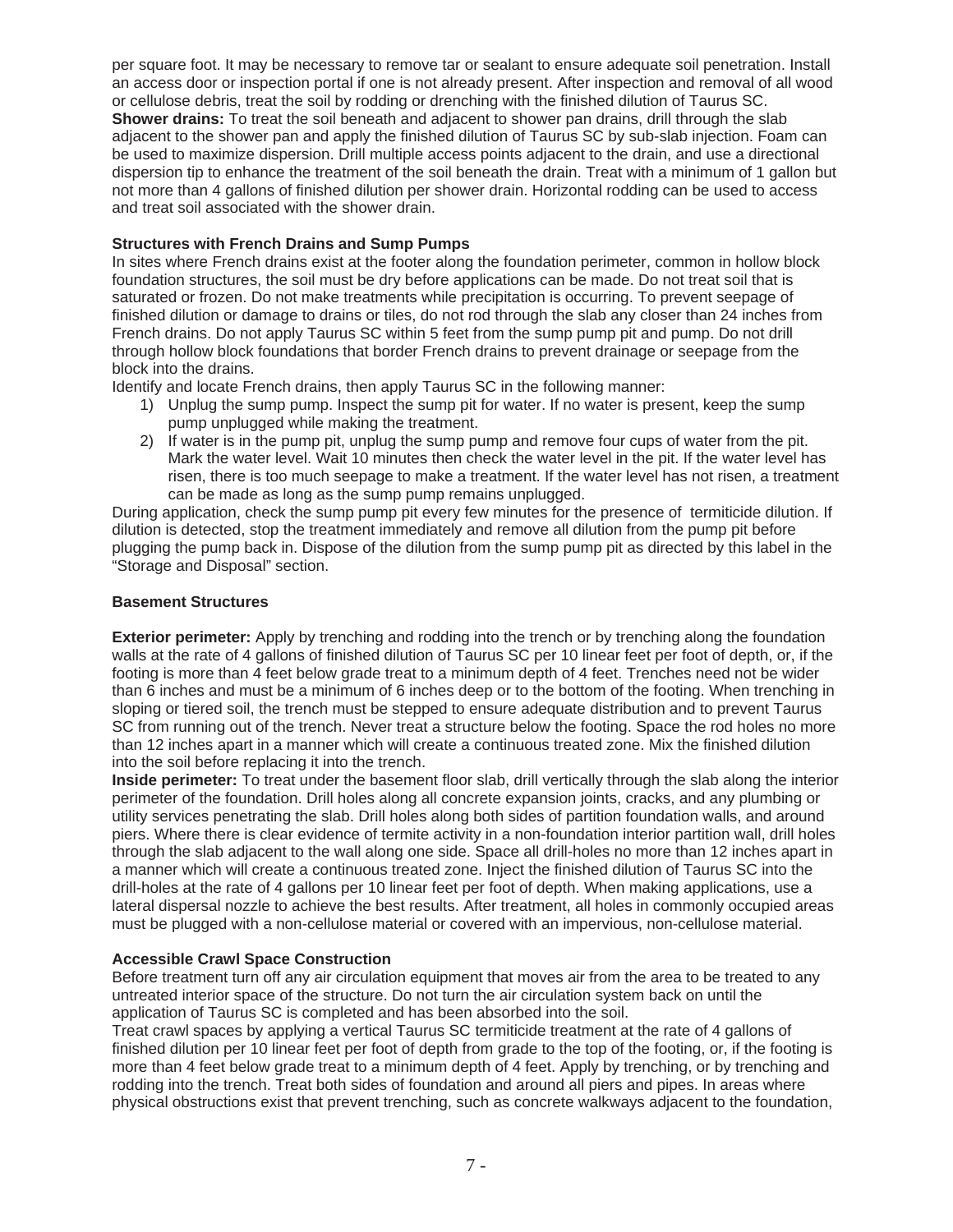apply by rodding alone. Where soil type and/or conditions make trenching impossible, apply by rodding. When the top of the footing is exposed, treat the soil adjacent to the footing to a depth not to exceed the bottom of the footing. Read and follow the mixing directions in the "Mixing Instructions" section of this label when encountering soil types which will not accept the full application volume.

- Rod holes and trenches must not extend beneath the bottom of the footing.
- Space the rod holes no more than 12 inches apart in a manner which will create a continuous treated zone.
- x Trenches need not be wider than 6 inches and must be a minimum of 6 inches deep or to the bottom of the footing. When trenching in sloping or tiered soil, the trench must be stepped to ensure adequate distribution and to prevent Taurus SC from running out of the trench. Mix the finished dilution into the soil before replacing it into the trench.

#### **Inaccessible Crawl Space Construction**

Before treatment turn off any air circulation equipment that moves air from the area to be treated to any untreated interior space of the structure. Do not turn the air circulation system back on until the application of Taurus SC is completed and has been absorbed into the soil.

For any inaccessible interior areas, for example where the clearance between the floor joists and ground surfaces do no allow for operator access, excavate, if possible, and follow the instructions for accessible crawl spaces. When excavation is not possible, apply one or a combination of the following two methods:

- 1) Establish a horizontal treated zone by applying 1 gallon of finished dilution of Taurus SC with a coarse application nozzle (e.g., Delavan Type RD Raindrop, RD-7 or larger, or Spraying Systems Co. 80110LP Teejet or comparable nozzle) per 10 square feet of soil surface using a nozzle pressure of less than 25 p.s.i. For any area which cannot be reached with the application wand, use one or more extension rods. Do not broadcast or power spray with high pressures.
- 2) Establish a horizontal treated zone by drilling through the foundation wall or through the floor above and treat the soil adjacent to the foundation at a rate of 1 gallon of finished dilution of Taurus SC per 10 square feet. Drill spacing must not exceed 16 inches between drill-holes. Many states have smaller interval requirements so check state regulations before application. Treat the soil adjacent to foundation elements with short or long rodding techniques without drilling if it is possible to reach the soil to be treated with the treatment tool.

#### **Hollow Block Foundations / Voids**

Establish a continuous treated zone in hollow block foundations or voids in masonry resting on top of the footing by drilling and treating into voids of multiple masonry elements of the structure to soil level. If not openly accessible, drill and treat into voids of masonry elements. Apply 2 gallons of finished dilution per 10 linear feet of footing at a nozzle pressure of 25 p.s.i. or less. When making this treatment, drill access holes as close as possible to the footing, below the level of the sill plate if necessary. Applicators must examine the treated areas for possible runoff as a precaution against application leakage. Mechanical alteration to some areas may be required before a treatment can be made. Other areas may not be treatable.

All leaks resulting during the application of Taurus SC in locations other than those prescribed on this label must be cleaned up before leaving the application site. Do not allow people or pets to come in contact with contaminated areas until the clean up is completed.

# **Not for use in voids insulated with rigid foam.**

# **Treatment of Structures with Wells or Cisterns**

# **Do not contaminate wells or cisterns.**

Do not apply Taurus SC within 5 feet of any well or cistern. Treat soil 5 to 10 feet from any well or cistern by backfill method only. Treat soil adjacent to water pipes within 3 feet of grade by backfill method only. **Backfill method:** 

- 1) Trench to remove the soil to be treated and place it into a wheelbarrow or onto heavy plastic sheeting or similar material.
- 2) Treat the soil at a rate of 4 gallons of finished dilution of Taurus SC per 10 linear feet per foot of trench depth, or at a rate of 1 gallon per cubic foot of soil. Mix the Taurus SC thoroughly into soil while taking care to prevent runoff or spillage.
- 3) After the treated soil has completely absorbed the finished dilution of Taurus SC, put it back into the trench.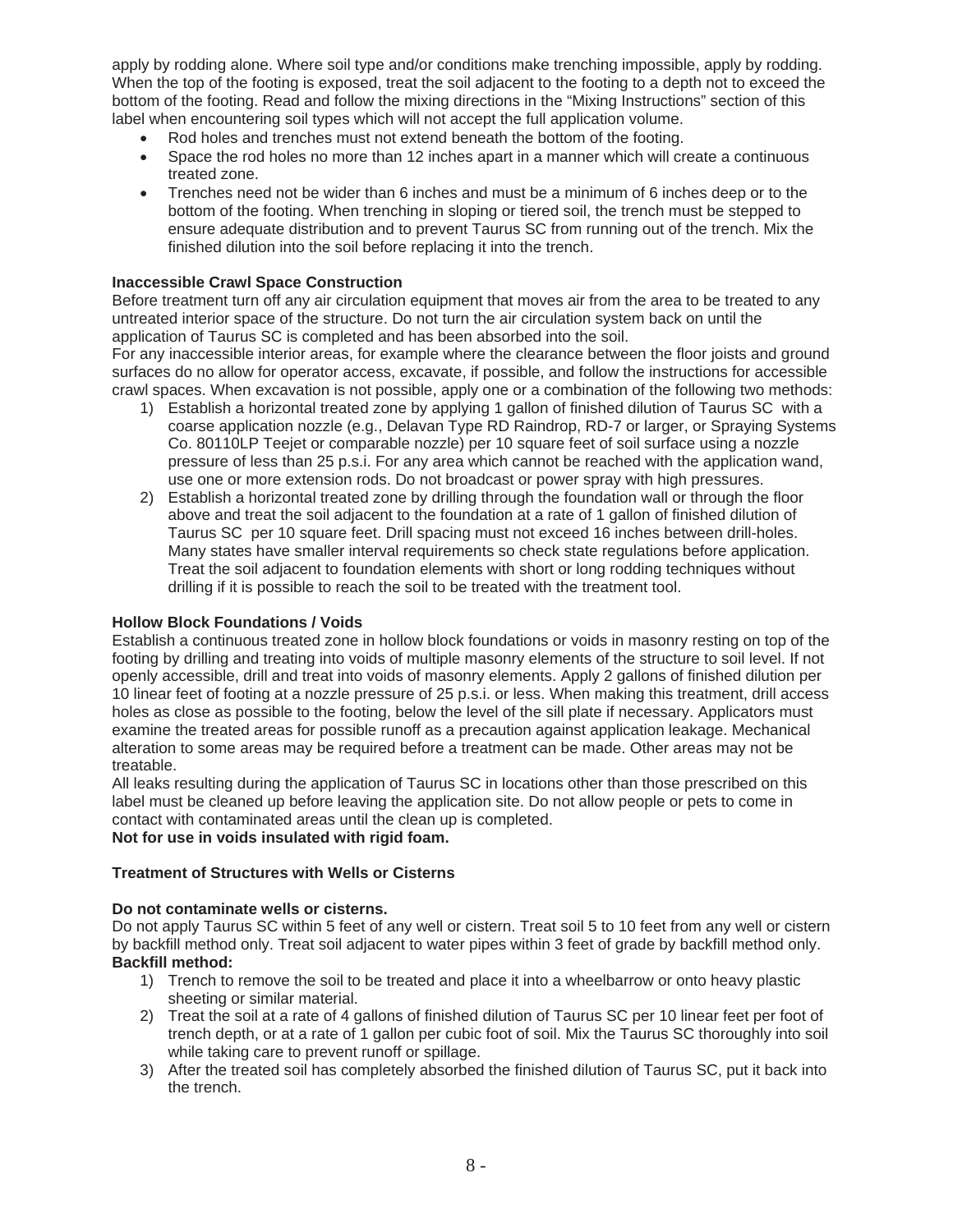# **Structures Adjacent to Wells / Cisterns and / or Other Bodies of Water**

Prior to application examine any structure with nearby sources of water such as wells, cisterns, ponds, streams or other bodies of water, then follow the treatment procedures described below.

- 1) If the pipe(s) from the well enter the structure with 3 feet of grade, expose them is possible prior to treatment. Treat the soil adjacent to the water pipe(s) using the backfill method described above.
- 2) Take precautions, prior to treatment, to limit the risk of Taurus SC being applied into subsurface drains which empty into any bodies of water, including evaluating whether treatment of the footer could result in contamination of subsurface drains. Take into consideration such factors as depth to the drain system, soil type and degree of soil compaction when determining the depth of treatment.
- 3) Use the treated backfill method, when appropriate (e.g., on the water side of the structure), to minimize off-site movement of Taurus SC.
- 4) To minimize potential runoff of Taurus SC into non-target areas, apply a finished dilution of 0.125% at a rate of 2 gallons per 10 linear feet per foot of depth.

# **Plenum Construction**

Before treatment turn off any air circulation equipment that moves air from the area to be treated to any untreated interior space of the structure. Do not turn the air circulation system back on until the application of Taurus SC is completed and has been absorbed into the soil.

Treat the soil exterior to the foundation walls according to the instructions in the "Accessible Crawl Space Construction" section of this label.

Follow the instructions below for interior treatment of plenum structures that use a sealed under floor space to circulate heated or cooled air throughout the structure:

- 1) Remove sealing fabric and anything on the sealing fabric to expose no more than an 18 inch width adjacent to all foundation structures, including foundation walls, interior piers, pipes and any other structures in contact with soil. Treat according to the instructions for exterior and interior treatment in the "Accessible Crawl Space Construction" section of this label.
- 2) After the finished dilution of Taurus SC has been absorbed into the soil, return the sealing fabric and anything removed from the surface of the sealing fabric to their original pre-treatment positions.

# **Foam Application**

When construction practices, soil subsidence, or other factors make it difficult to establish a continuous treated zone with conventional liquid application methods, supplement treat with the use of foamgenerating equipment. Foam applications are useful in the treatment of filled stoops and porches, chimney bases, into block voids, behind masonry or other veneers, and into stud walls. Utilize applications of dry foam only (a range of 15:1 to 50:1 expansion ratio) when treating voids in stud walls. Apply foam to wall voids where evidence of termite presence or damage exist or are suspected. Foam only treatments under slabs are appropriate when maximum horizontal coverage is desired In areas with no deep foundation or footing (for example: around plumbing entries and near settlement cracks in concrete slabs). Use both conventional liquid application and foam treatment in areas where both lateral spread and deeper vertical penetration of Taurus SC are desired. Effective treatment is highly dependent on volume and amount of active ingredient. Apply at least 75% of the finished dilution of Taurus SC as a liquid treatment, then deliver the remaining 25% or less to the appropriate areas as a foam application. The total amount of product applied as a combined foam and liquid treatment should be equivalent to volume of Taurus SC liquid finished dilution required for a liquid application alone. Foam applications provide a good supplement to liquid applications in difficult to treat areas. **Foam mixing instructions:** 

Prepare the desired finished dilution of Taurus SC, then mix with the manufacturer's recommended quantity of foaming agent in foaming equipment. Apply a sufficient volume of Taurus SC foam to establish a continuous treated zone at the rates recommended in this label for specific applications. When sufficient foam volume cannot be applied to achieve the recommended rate of Taurus SC ,supplement the treatment with additional liquid finished dilution to assure appropriate treatment volume and concentration in the treated area.

- 1 gallon of finished dilution at a foam expansion ratio of 25:1 makes 25 gallons of foam.
- 1.66 gallons of finished dilution at a foam expansion ratio of 15:1 makes 25 gallons of foam.
- 2.5 gallons of finished dilution at a foam expansion ratio of 10:1 makes 25 gallons of foam.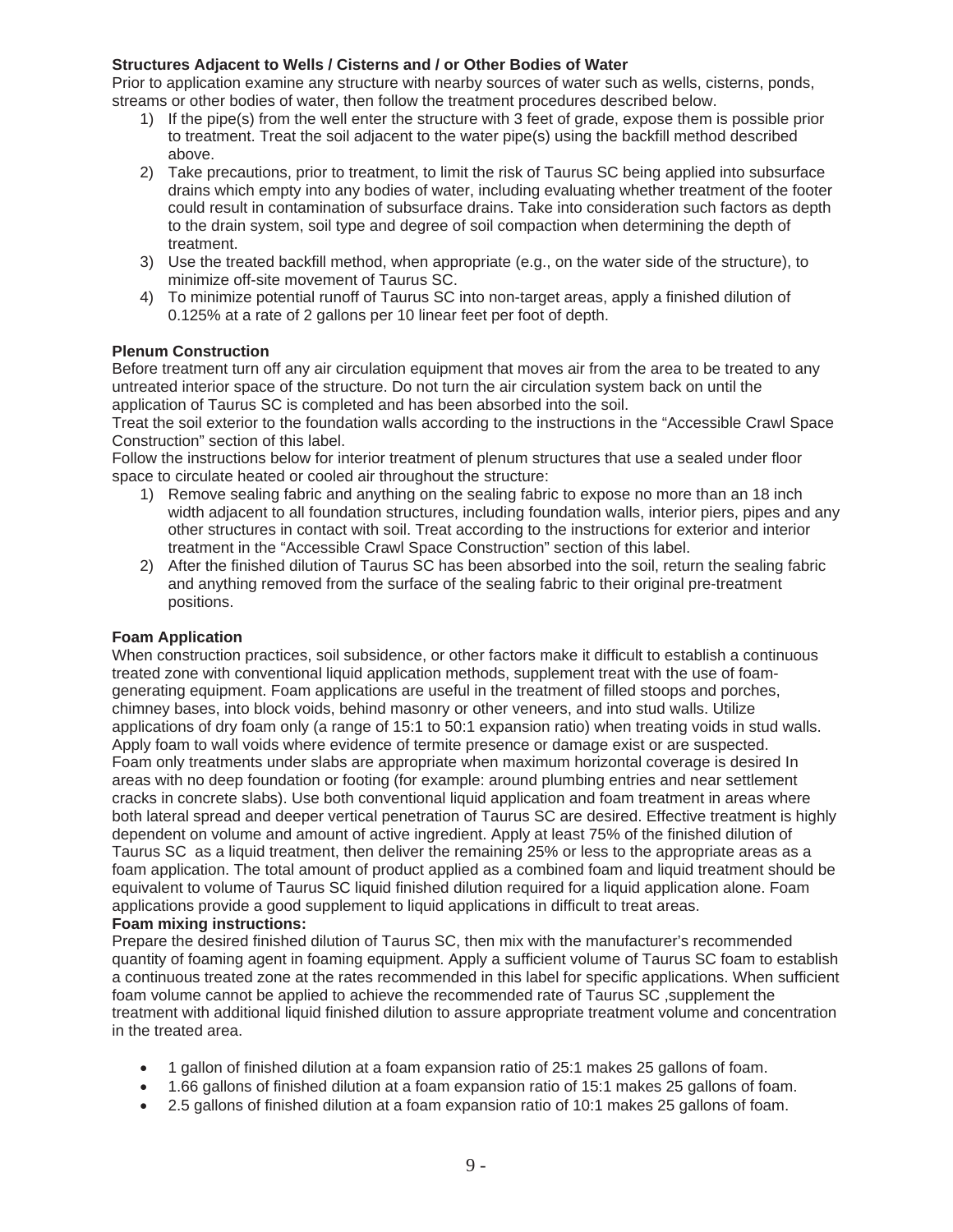5 gallons of finished dilution at a foam expansion ratio of 5:1 makes 25 gallons of foam.

#### **POST-CONSTRUCTION EXTERIOR PERIMETER / LOCALIZED INTERIOR (EP / LI) STRUCTURAL TERMITE TREATMENT – Not approved for use in Louisiana**

#### **General Information**

This post-construction application of Taurus SC can be made after the final grade is installed to protect the structure from termite infestation and/or to control existing termite populations. This treatment method is designed to be non-invasive to the interior of the structure with the establishment of a continuous treated zone along the exterior of the foundation and only treating interior spaces where termite activity has been found. If you have questions regarding this treatment, consult the appropriate state agency. **Termite activity is defined as the presence of one or more of the following signs of infestation:** 

- 1) Alates (winged termites) have swarmed inside the structure.
- 2) Live termites are found to be active within the structure.
- 3) There is clear evidence of termite activity on or inside the structure such as the presence of mud tubes, galleries in wood.

Do not apply Taurus SC finished dilution as perimeter / localized interior treatment at a concentration lower than 0.06% or at an application volume lower than those specified in the "Application Rates for Termiticide Use" section of this label.

# **EXTERIOR PERIMETER TREATMENT**

To prevent termite infestation of a structure, exterior perimeter applications of Taurus SC must be made in a manner which will create a continuous treated zone. If situations are encountered where the soil will not accept the full application volume recommended in the use directions below, read and follow the direction in the "Application Rates for Termiticide Use" section of this label.

#### **Concrete Slab on Ground (Including Monolithic, Floating and Supported Concrete Slabs)**

Apply along the exterior foundation perimeter by trenching and rodding into the trench or by trenching at the rate of 4 gallons of finished dilution per 10 linear feet per foot of depth. Trenches need not be wider than 6 inches and must be a minimum of 6 inches deep or to the bottom of the footing. Space the rod holes no more than 12 inches apart in a manner which will create a continuous treated zone. Mix the finished dilution into the soil before replacing it into the trench.

In areas where physical obstructions exist that prevent trenching, such as concrete walkways adjacent to the foundation, apply by rodding alone. Where soil type and/or conditions make trenching impossible, apply by rodding. In order to establish a complete exterior perimeter treatment zone, drilling and sub-slab treatment will be necessary wherever adjoining concrete structures exist such as patios, porches or sidewalks. For driveways, exterior drilling is necessary only around building supports or wall elements permanently located at driveway joints. Never treat a structure below the footing.

#### **Basement and Inaccessible Crawl Space Construction**

Apply along the exterior foundation perimeter by trenching and rodding into the trench or by trenching along the foundation walls at the rate of 4 gallons of finished dilution of Taurus SC per 10 linear feet per foot of depth, or, if the footing is more than 4 feet below grade treat to a minimum depth of 4 feet. Trenches need not be wider than 6 inches and must be a minimum of 6 inches deep or to the bottom of the footing. When trenching in sloping or tiered soil, the trench must be stepped to ensure adequate distribution and to prevent Taurus SC from running out of the trench. Space the rod holes no more than 12 inches apart in a manner which will create a continuous treated zone. Mix the finished dilution into the soil before replacing it into the trench. Never treat a structure below the footing.

In areas where physical obstructions exist that prevent trenching, such as concrete walkways adjacent to the foundation, apply by rodding alone. Where soil type and/or conditions make trenching impossible, apply by rodding. In order to establish a complete exterior perimeter treatment zone, drilling and sub-slab treatment will be necessary wherever adjoining concrete structures exist such as patios, porches or sidewalks. For driveways, exterior drilling is necessary only around building supports or wall elements permanently located at driveway joints. Never treat a structure below the footing.

If termite activity is detected inside an inaccessible crawl space, the area must be treated. Make a localized interior treatment at the site of termite activity and extending at least 2 feet in both directions from the activity. Choose the appropriate application technique for treating inaccessible crawl space construction by referring to the "POST-CONSTRUCTION CONVENTIONAL STRUCTURAL TERMITE TREATMENT" section of this label.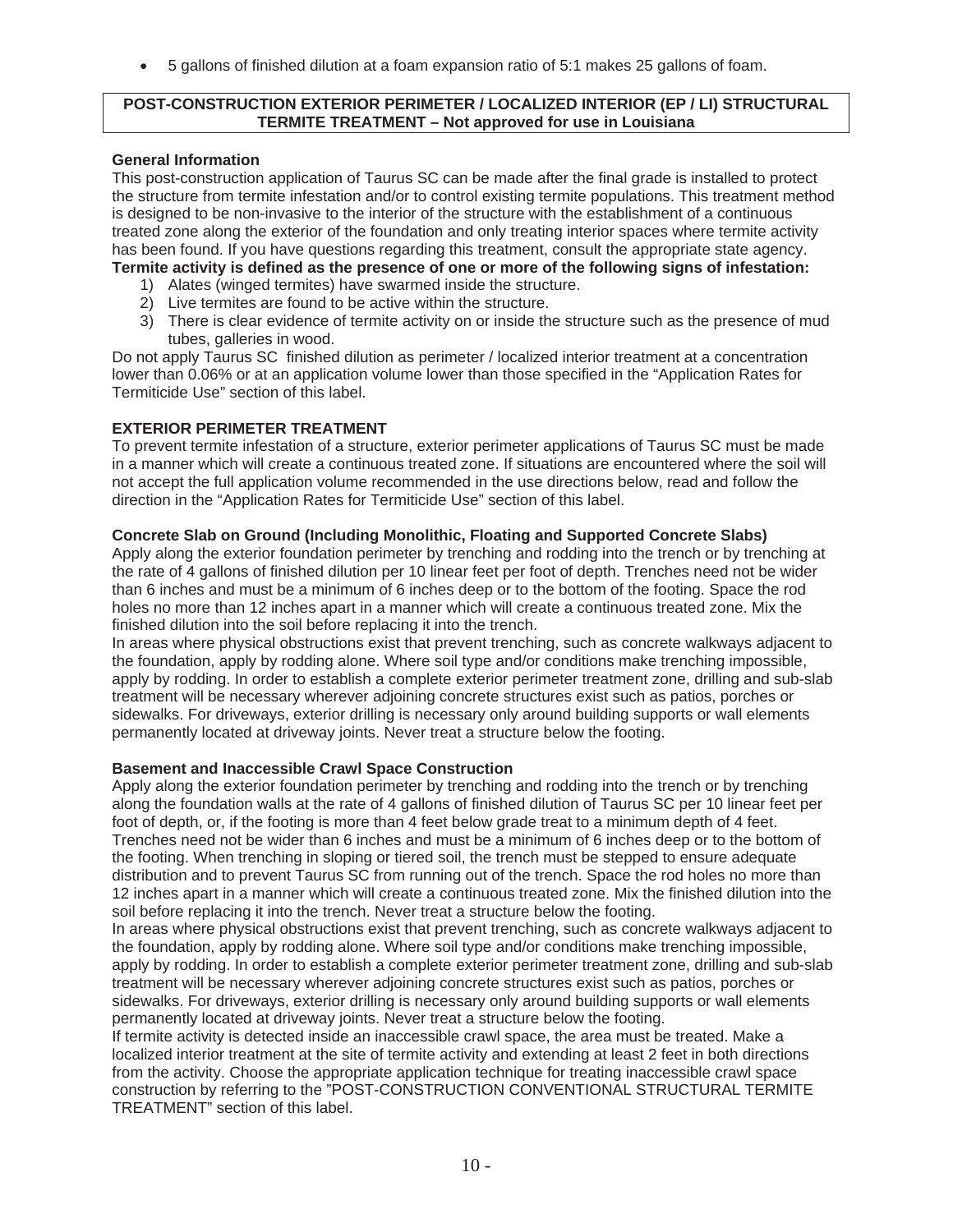#### **Accessible Crawl Spaces**

Before treatment turn off any air circulation equipment that moves air from the area to be treated to any untreated interior space of the structure. Do not turn the air circulation system back on until the application of Taurus SC is completed and has been absorbed into the soil.

Treat crawl spaces by applying a vertical Taurus SC termiticide treatment at the rate of 4 gallons of finished dilution per 10 linear feet per foot of depth from grade to the top of the footing, or, if the footing is more than 4 feet below grade treat to a minimum depth of 4 feet. Apply by trenching, or by trenching and rodding into the trench. Treat outside of foundation and around all piers and pipes. In areas where physical obstructions exist that prevent trenching, such as concrete walkways adjacent to the foundation, apply by rodding alone. Where soil type and/or conditions make trenching impossible, apply by rodding. When the top of the footing is exposed, treat the soil adjacent to the footing to a depth not to exceed the bottom of the footing. In order to establish a complete exterior perimeter treatment zone, drilling and subslab treatment will be necessary wherever adjoining concrete structures exist such as patios, porches or sidewalks. If situations are encountered where the soil will not accept the full application volume recommended in the use directions below, read and follow the direction in the "Application Rates for Termiticide Use" section of this label.

- Rod holes and trenches must not extend beneath the bottom of the footing.
- Space the rod holes no more than 12 inches apart in a manner which will create a continuous treated zone.
- Trenches need not be wider than 6 inches and must be a minimum of 6 inches deep or to the bottom of the footing. When trenching in sloping or tiered soil, the trench must be stepped to ensure adequate distribution and to prevent Taurus SC from running out of the trench. Mix the finished dilution into the soil before replacing it into the trench.

#### **Garages:** Attached garage floors should be treated

**Sub-slab injection:** Sub-slab injection treatments can be made from inside the garage, or in cases where this is not possible, from the outside of the structure by drilling through the foundation as directed below. Before treatment, locate and identify all heating or air conditioning vents and ducts, water and sewer plumbing lines, electrical lines and conduits, and avoid contamination or damage to these structural elements.

**Vertical drilling / injection:** Make treatments under the slab by drilling vertically through the slab along the interior perimeter of the garage foundation. Drill holes along all concrete expansion joints, cracks, plumbing and utility services penetrating the slab. Drill holes along interior partition walls when there is clear evidence of termite activity or damage. Space all drill-holes no more than 12 inches apart in a manner which will create a continuous treated zone. Inject the finished dilution of Taurus SC into the drillholes at a rate of 4 gallons per 10 linear feet per foot of depth. When making applications, use a lateral dispersal nozzle to achieve the best results. After treatment, all holes in commonly occupied areas must be plugged with a non-cellulose material or covered with an impervious, non-cellulose material such as Portland cement.

**Horizontal drilling / rodding / sub-slab injection from the exterior of the garage foundation:** Use this technique to treat underneath the slab only when interior design do not allow for treatment by vertical drilling. Care must be taken not to rod into heating or air conditioning vents and ducts, water and sewer plumbing lines, electrical lines and conduits. Use horizontal short rodding practices to create a continuous treated zone along the inside perimeter of the foundation. Angle drill-holes through the outside of the foundation to ensure deposition of Taurus SC below any existing heating ducts, water and sewer lines, or electrical conduits. Use horizontal long rodding practices only when the areas to be treated underneath the slab are not accessible by vertical rodding or horizontal short rodding. Do not use long rods exceeding 20 feet. For all horizontal rodding applications space drill-holes no more than 12 inches apart in a manner which will create a continuous treated zone. Inject the finished dilution of Taurus SC into the drill-holes at rate of 4 gallons per 10 linear feet per foot of depth. All holes must be plugged with a non-cellulose material or covered by an impervious, non-cellulose material such as Portland cement.

# **LOCALIZED INTERIOR TREATMENT**

As part of a complete treatment, targeted interior applications may be made to vulnerable areas such as around plumbing or utility services penetrating floors, bath and / or shower traps, or along concrete expansion joints or settlement cracks.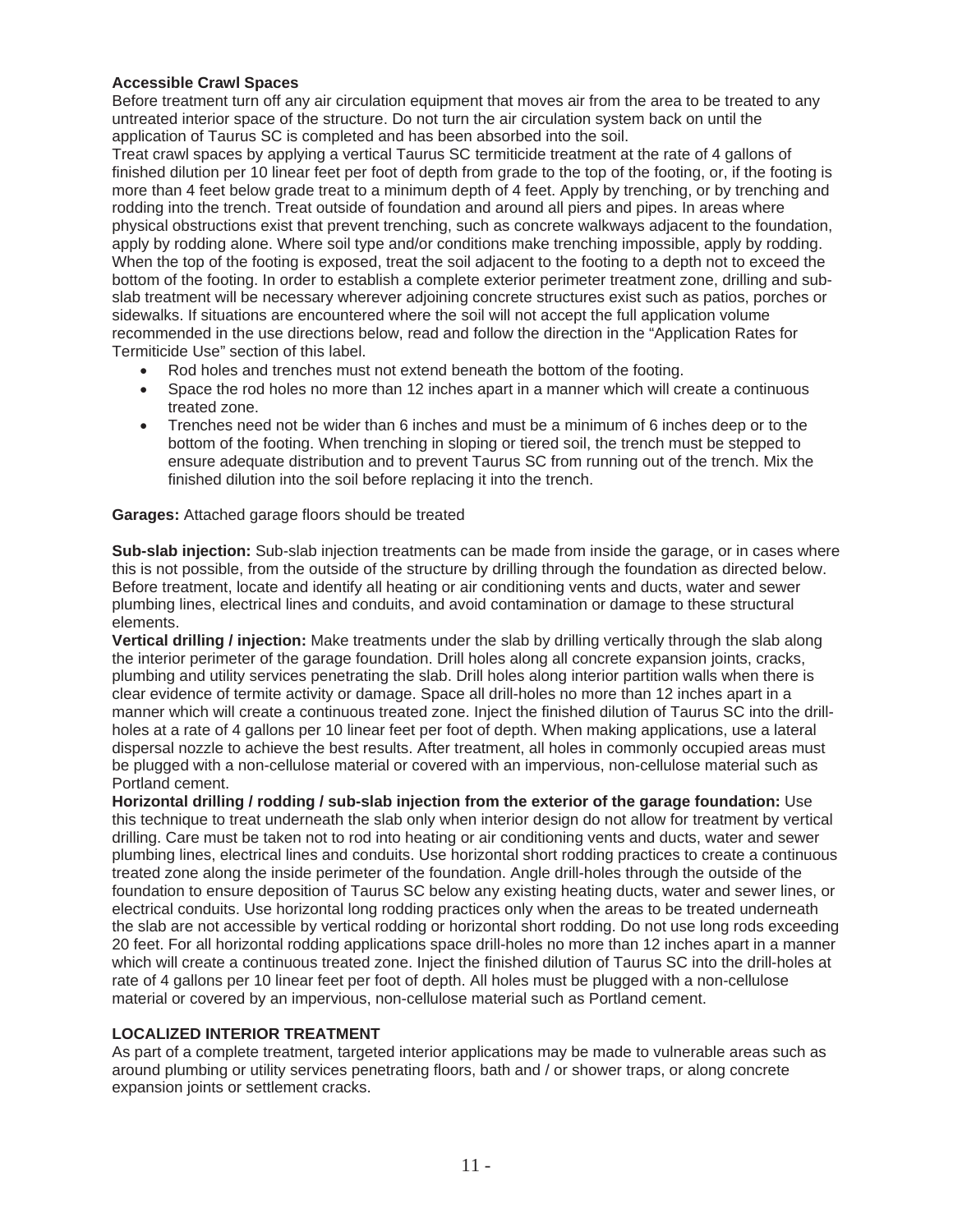If know termite activity exists in areas inside living spaces or in non-living spaces (such as crawl spaces, plenums etc.) of the structure, a localized interior treatment must be made at the immediate vicinity of the termite activity and radiating out at least 2 feet from the site in two or more directions.

# **Hollow Block Foundations / Voids**

When termite activity is evident in or in the vicinity (within 2 feet) of hollow block foundations or voids in masonry resting on the footing, drill the wall adjacent to the evidence, if not openly accessible, and inject the finished dilution of Taurus SC into the void at a rate of 2 gallons per 10 linear feet of footing using a nozzle of 25 p.s.i. or less. This localized interior treatment to hollow block must be made at the site of the termite activity and to areas above the termite activity. Treatment must be applied radiating out at least 2 feet in two or more directions from the site of activity or along the wall pier or support post. Use of foam will maximize dispersion. When using this treatment, drill access hole below the sill plate as close as possible to the footing as is practical.

Applicators must examine the treated areas of voids in block or rubble foundation walls closely for possible runoff as a precaution against application leakage. Mechanical alteration to some areas may be required before a treatment can be made. Other areas may not be treatable.

All leaks resulting during the application of Taurus SC in locations other than those prescribed on this label must be cleaned up before leaving the application site. Do not allow people or pets to come in contact with contaminated areas or allow them to reoccupy the treatment site until the clean up is completed.

The drilled holes in commonly occupied areas must be plugged with a non-cellulose material or covered by an impervious, non-cellulose material such as Portland cement.

# **Bath Traps**

If termite activity is evident within 2 feet of a bath trap, exposed soil or soil covered with tar or a similar sealant around plumbing and / or drainpipe entry areas must be treated. Tar or sealant may have to be removed to ensure adequate soil penetration. Install an access door or inspection portal if one is not already present. After all wood and cellulose debris is removed, treat the soil by rodding or drenching with a minimum of 1 gallon to a maximum of 4 gallons of finished dilution of Taurus SC per square foot.

# **Shower Drains**

If termite activity is evident within 2 feet of a shower drain, soil beneath and adjacent to he drain must be treated. Drill through the slab adjacent to the shower drain and apply the finished dilution of Taurus SC by sub-slab injection to the soil below. Multiple access points may be drilled adjacent to the drain. Use of foam will maximize dispersion. Use of a directional dispersion tip will further enhance the treatment of the soil beneath the drain. Treat the soil with a minimum of 1 gallon but no more than 4 gallons of finished dilution per shower drain. Horizontal rodding can also be used to access and treat soil associated with a shower drain.

# **Retreatment Instructions**

Annual retreatment of a structure is prohibited. Retreatment for subterranean termites can only be performed under the following circumstances:

- 1. There is clear evidence of re-infestation.
- 2. There is disruption of the treated zone due to construction, excavation, or landscaping and / or there is evidence of the breakdown of termiticide treated zone in the soil.

Treat these vulnerable or re-infested areas using a spot, partial or complete treatment in accordance with the application techniques described in this label. The timing and selection of retreatment type will vary depending on such factors as termite pressure, soil types and conditions, and other factors which may reduce the effectiveness of the treated zone.

# **POSTS, POLES, WOODEN LANDSCAPE ORNAMENTATION**

# **Do not contaminate wells or cisterns.**

**For preventative treatment:** Create a continuous treatment zone in the soil around wooden posts, poles, fence posts, signs and landscaping ornamentation. Apply the finished dilution of Taurus SC at the rate of 4 gallons per 10 linear feet per foot of depth. When performing the treatment at the time of installation, the finished dilution may be applied to the soil as it is replaced around the pole or post. The application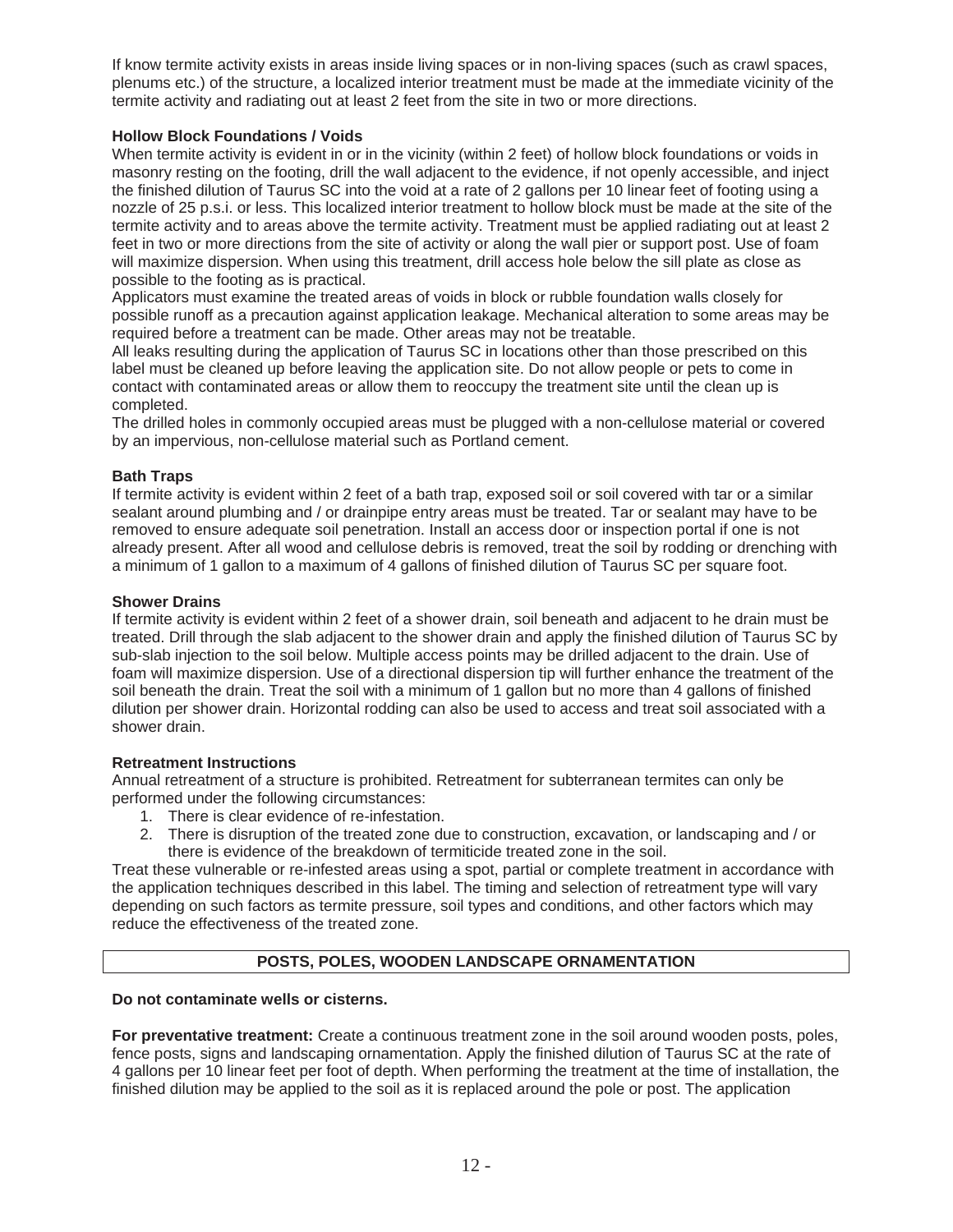should place termiticide to a depth of 6 inches below the bottom of posts, poles or other wooden objects in contact with soil.

**For a curative treatment:** Treat previously installed wooden posts, poles, fence posts, signs and landscaping ornamentation with the finished dilution of Taurus SC by sub-surface injection or by gravity flow through holes made at the bottom of a trench around posts and poles. When trenching, the trench need not be wider than 6 inches and should be 6 inches deep. When sub-surface injecting, treat all sides to create a continuous treatment zone. Apply termiticide to a depth of 6 inches below the bottom of the wood.

# **TERMITES ABOVE GROUND**

#### **For Control of Termite Aerial Colonies or Drywood Termites**

To treat localized areas of wooden structures, apply the finished dilution of Taurus SC to wooden members / voids. To treat inaccessible areas, drill and inject the finished dilution into the damaged wood of void spaces with a crack and crevice injector. Foam application can also be made into void spaces. To treat termite carton nests in trees or building voids, inject the finished dilution of Taurus SC using a pointed injection tool. Multiple injection points to varying depths may be necessary. Physically remove carton nest material from building voids when such nests are found.

After treatment, the applicator is required to check for leaks resulting in the deposition of Taurus SC in locations other than those prescribed on this label. When found, this material must be cleaned up before leaving the application site. Do not allow people or pets to come in contact with contaminated areas or allow them to reoccupy the treatment site until the clean up is completed.

# **DO NOT TREAT FRUIT- OR NUT-BEARING TREES.**

#### **DIRECTIONS FOR USE TO CONTROL PERIMETER PESTS**

#### **USE RESTRICTIONS:**

- Only applicators wearing the personal protective equipment required by this product label may be in the area during application.
- Do not treat within a distance of 1 foot out from the dripline of edible plants.
- Do not contaminate public or private water supplies.
- Do not apply to wasp or hornet nests if they are not attached to or within the structure.
- Do not make treatments during times of precipitation.
- Do not allow residents, children, other people or pets into the treatment area until sprays have dried. After treatment, the applicator is required to check for leaks resulting in the deposition of treatment dilution in locations other than those prescribed in this label. When found, this material must be cleaned prior to leaving the application site. Do not allow people or pets to contact contaminated areas or to reoccupy contaminated areas of the structure until clean up is completed.
- Do not spray air conditioning units or intake vents.
- Do not use indoors except for application into wall voids.
- Do not exceed the maximum of two applications per year.
- Do not apply to playground equipment and pet quarters.
- Do not apply to applications to runoff or drip from treated surfaces.
- Do not apply to boat houses, including their piers or pilings.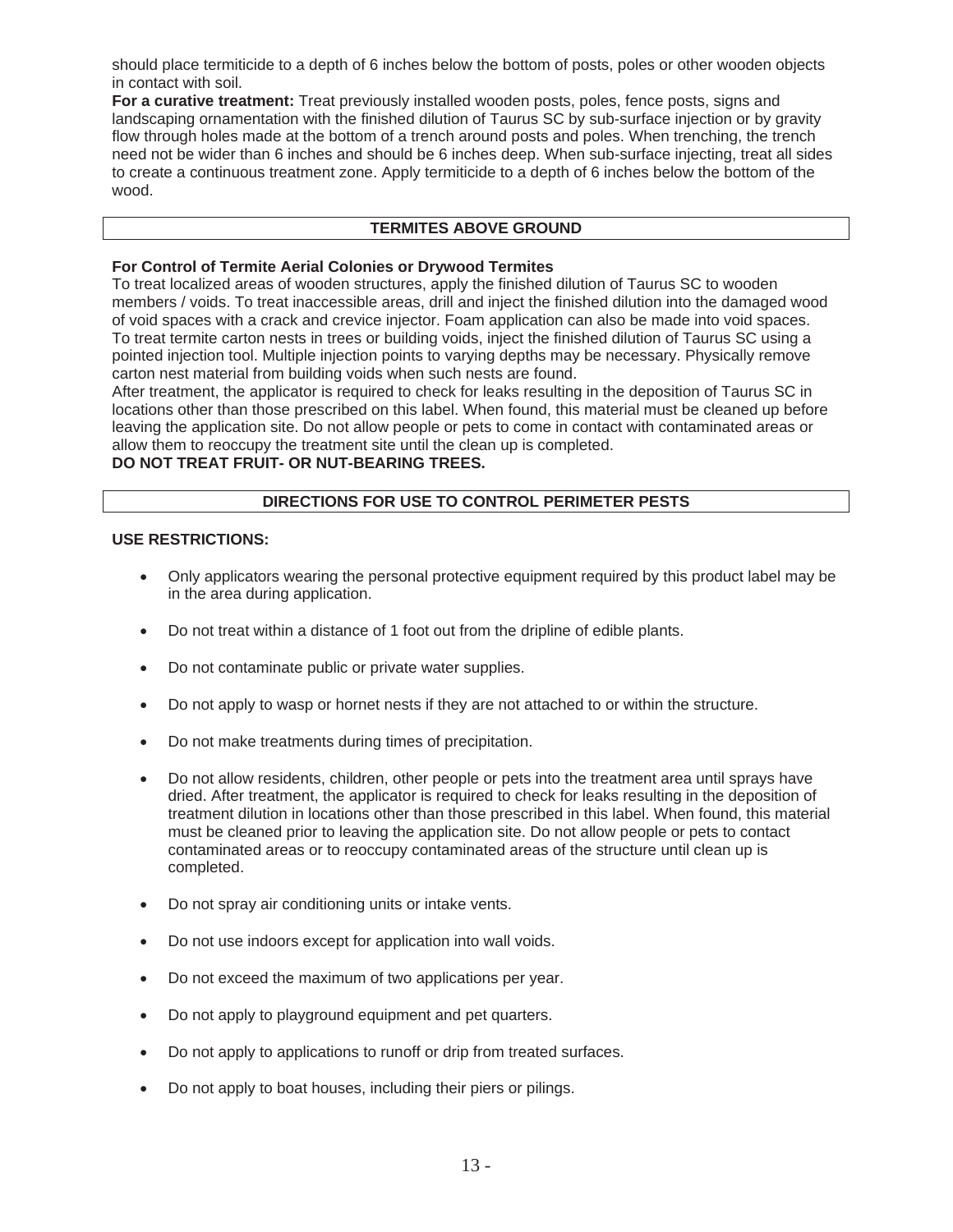- Do not apply within 5 feet of wells or cisterns.
- Do not apply to French drains or other permeable drainage.
- Doors and windows adjacent to application site must be closed during surface application.
- Do not apply within 15 feet of bodies of fresh water; lakes, reservoirs, rivers, permanent streams, marshes, natural ponds and commercial fish ponds. A 15- foot buffer of uniform groundcover must exist between application zone and bodies of fresh water (uniform ground cover is defined as land which supports vegetation of greater than 2 inches in height throughout).
- Do not apply within 60 feet of estuarine bodies of water. Estuarine water bodies are brackish, tidal water bodies such as bays, mouths of rivers, salt marshes and lagoons.

# **PERIMETER PEST TREATMENT**

Use Taurus SC to kill and to provide residual control of the following pests: Ants (acrobat, Argentine, big-headed, carpenter, crazy, odorous, pavement, pharaoh, and thief)

Use Taurus SC to kill the following pests: Asian lady beetles, darkling beetles Australian, Oriental, and smoky brown cockroaches Black widow, brown recluse, cellar, and hobo spiders Box-elder bugs, pill bugs Brown and dog ticks **Centipedes** Cluster flies European earwigs House crickets Millipedes Paper wasps\* **Silverfish** Yellow jackets \* Taurus SC is not a knockdown agent.

#### **Mixing Instructions**

For perimeter pest treatments mix a 0.06% spray dilution of Taurus SC by filling the treatment tank 1/4 to 1/3 full with water, then ad 0.8 fluid ounces of Taurus SC. The filling hose must be equipped with an antbackflow device or the water flow must include an air gap to protect against back siphoning. Add more water to the tank while agitating to 1 gallon of finished dilution.

Apply 0.06% of finished Taurus SC dilution as a low-pressure spray to the exterior of the structure where listed pests enter, trail around the structure or where they crawl and hide. Also apply around any exterior openings where listed pests could enter the structure such as around doors, windows, vents, pipes, foundation cracks or drilled holes. Make sure to treat the joint where exterior siding (wood, vinyl, aluminum or other similar materials) meets the cement, brick or block foundation. Treat anywhere electrical, cable or telephone wires enter the house. This treatment should be made as a general surface spray, crack and crevice spray, or a wall void application. Taurus SC may be applied as a foam treatment into wall voids to kill and / or control the above listed pests.

Apply 2 quarts of 0.06% finished spray of Taurus SC per 160 linear feet.

Refer to the "Foam Application" section of this label for specific foam mixing and application instructions. Except for foam applications made into wall voids, application is limited to an area 1 foot out from and 1 foot up from were the ground meets the foundation. Do not exceed a maximum of 2 applications per year. Nests are found on the ground within 1 foot of the foundation may be treated.

Vegetation touching the structure may offer a route for the entry of ants into the structure without coming into contact with the treatment; therefore, remove or prune away any shrubbery, bushes, and tree branches touching the structure.